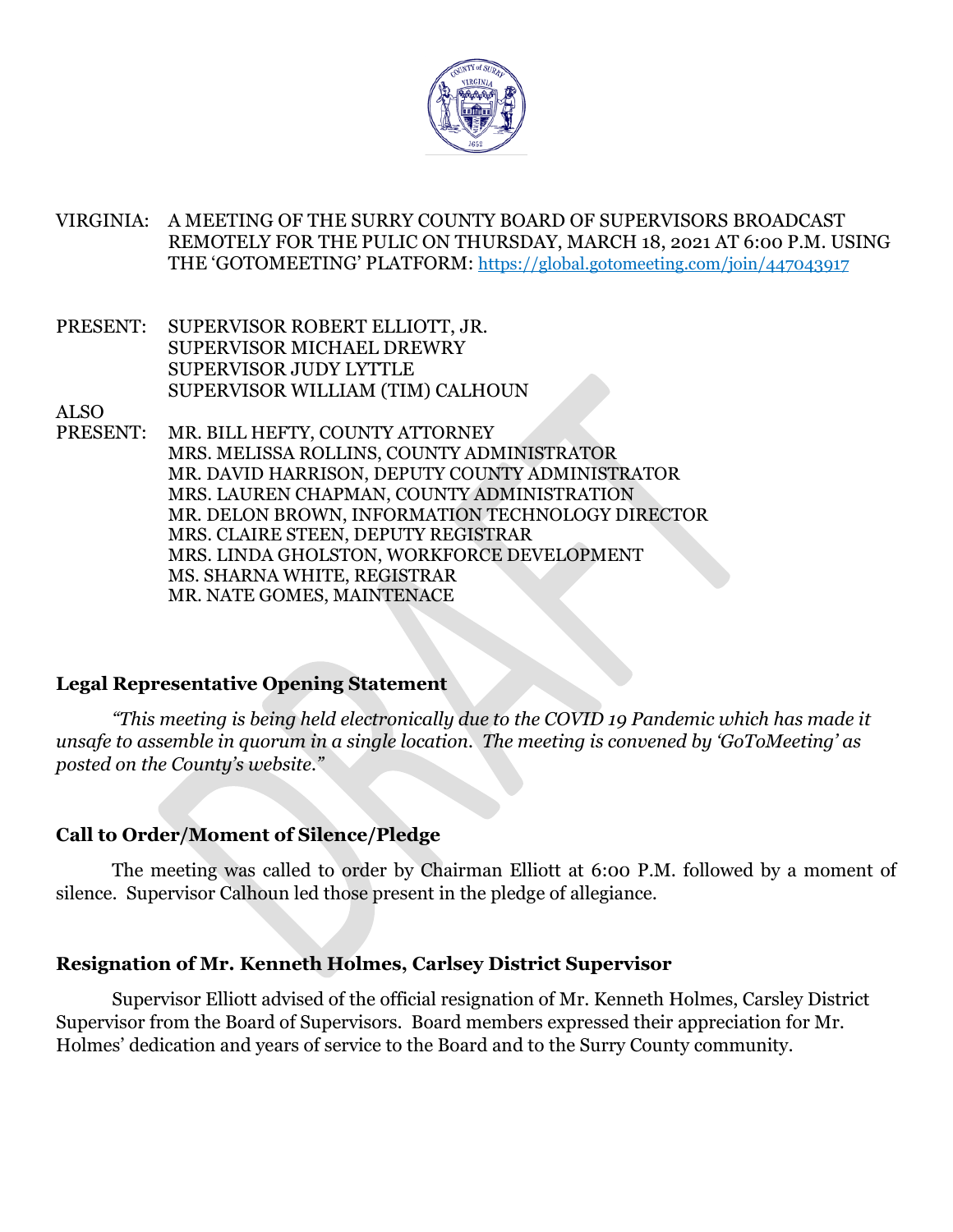

Supervisor Drewry moved to accept the resignation of Mr. Kenneth Holmes, Carsley District Supervisor from the Surry County Board of Supervisors. Supervisor Lyttle seconded the motion. All present voted affirmatively. (Approved)

| <b>SUPERVISOR ROBERT ELLIOTT, JR.</b> | <b>AYE</b> |
|---------------------------------------|------------|
| <b>SUPERVISOR MICHAEL DREWRY</b>      | AYE.       |
| <b>SUPERVISOR JUDY S. LYTTLE</b>      | AYE.       |
| <b>SUPERVISOR WILLIAM CALHOUN</b>     | AYE.       |

Mr. Bill Hefty, County Attorney advised a motion was needed to appoint a representative to fill the remainder of the term held by Supervisor Holmes.

Supervisor Calhoun moved to approve the appointment of a representative to fill the remainder of the term held by Supervisor Kenneth Holmes. Supervisor Lyttle seconded the motion. All present voted affirmatively. (Approved)

| <b>SUPERVISOR ROBERT ELLIOTT, JR.</b> | <b>AYE</b> |
|---------------------------------------|------------|
| <b>SUPERVISOR MICHAEL DREWRY</b>      | <b>AYE</b> |
| <b>SUPERVISOR JUDY S. LYTTLE</b>      | AYE.       |
| <b>SUPERVISOR WILLIAM CALHOUN</b>     | AYE.       |

Mr. Bill Hefty, County Attorney informed the Board that Mr. Holmes resignation took effect on the date of the received resignation letter, February 28, 2021. The Board has 45 days from that date to fill the vacancy and a temporary appointment must be made by April 14, 2021. The next regular meeting is scheduled to be held April 1, 2021, but if the Board is not ready to make a decision, a special called meeting will need to be held to review appointment candidates and vote on their decision before April 14, 2021. Citizens of the Carsley District interested in serving should submit a letter of interest and brief biography. Instructions and qualifications are to be posted on the County website for citizens interested in serving. The two qualifications are as follows:

1) Must live in Carsely District

2) Must be a registered voter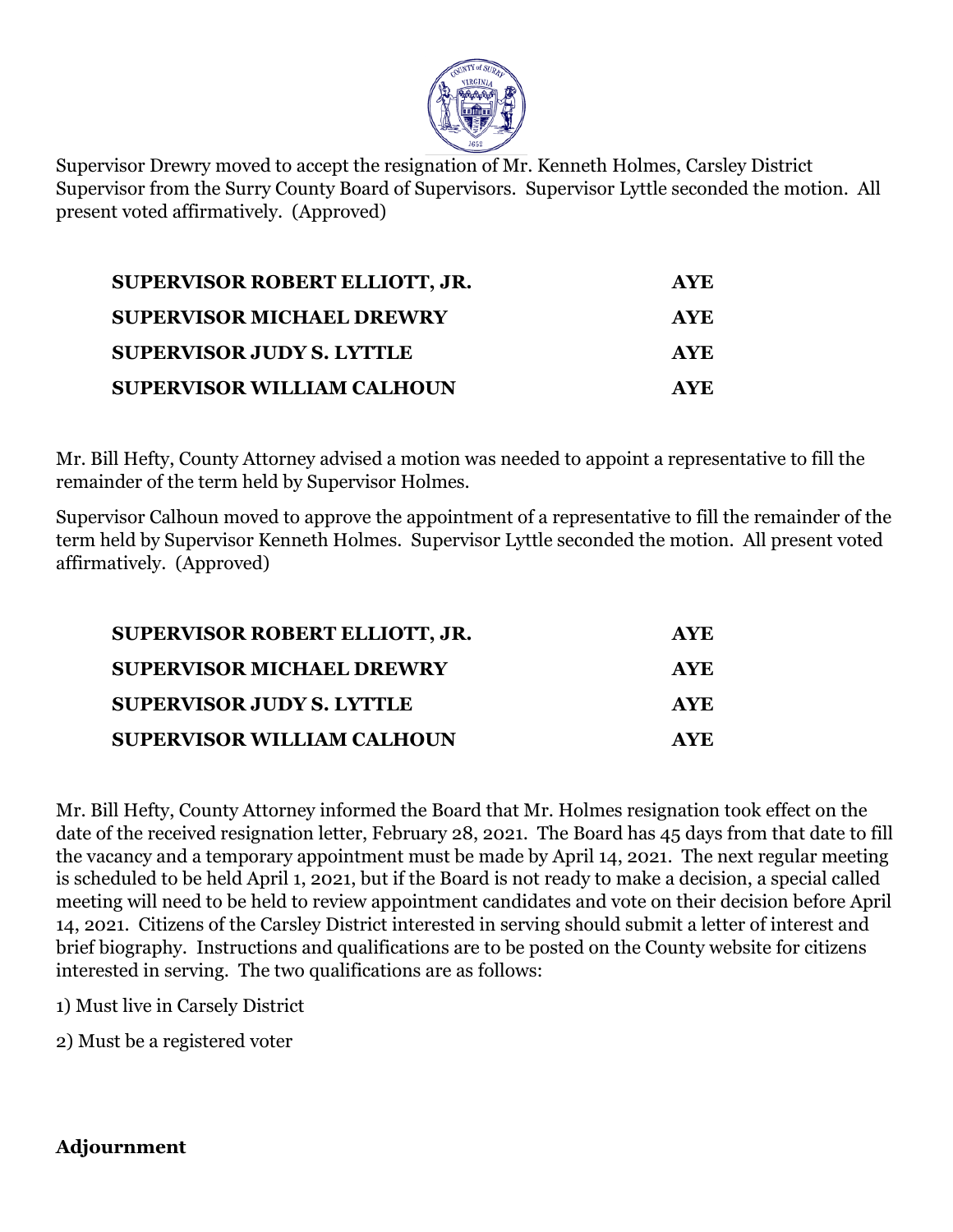

There being no further business before the Board, Supervisor Elliott entertained a motion to adjourn. Supervisor Lyttle made a motion to adjourn the meeting until April 1, 2021. Supervisor Drewry seconded the motion. All present voted affirmatively.

*Meeting adjourned until Thursday, April 1, 2021 @ 7:00 PM*